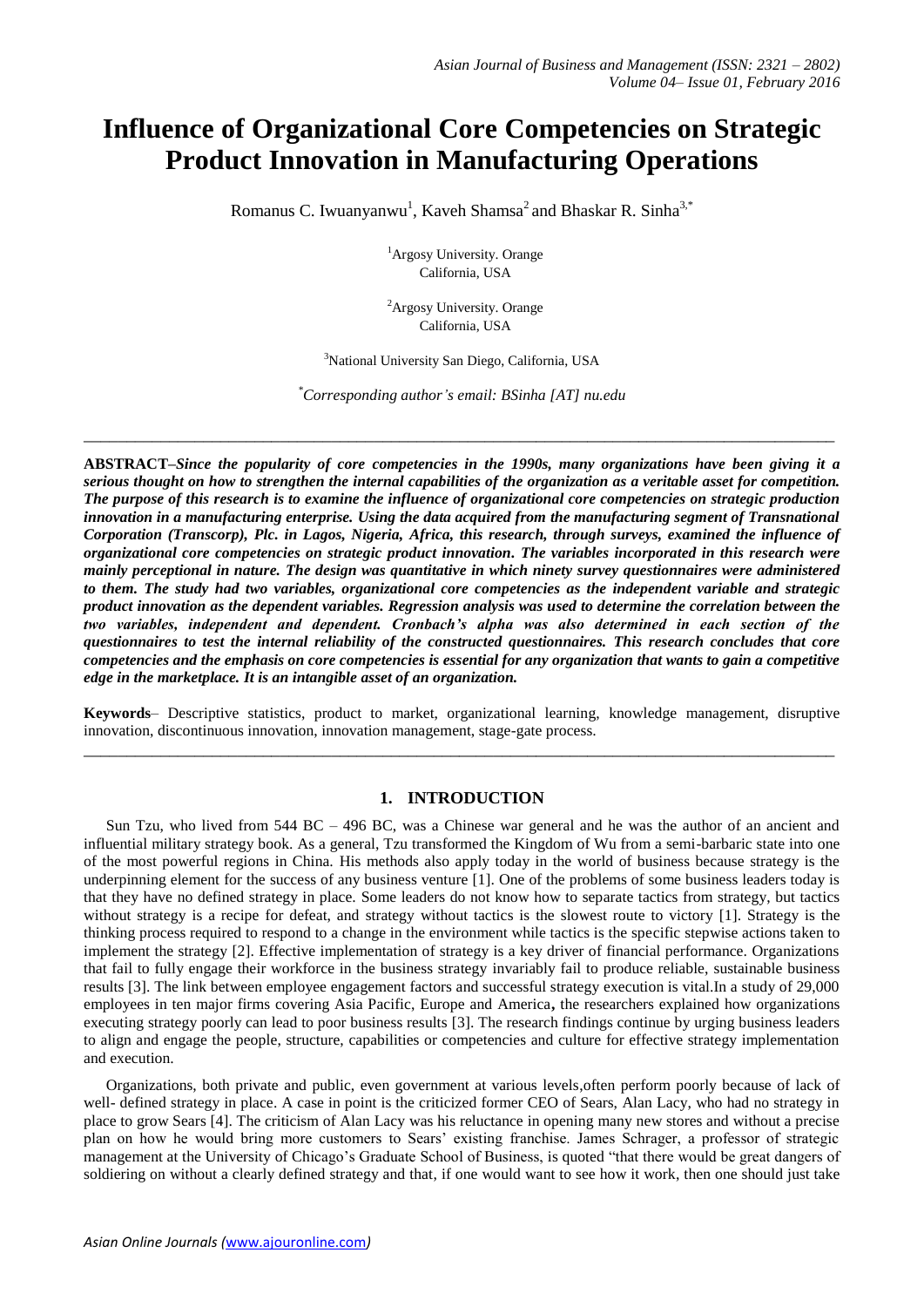a look at Kmart." Schrager points out that the strategies of Sear's competitors like Wal-Mart Stores is "low prices always‖, Target Corporation is about cheap chic, and Kohl's is about money saving on the stores' brands. Successful organizations in the present and in the future will not be cost-obsessed by pushing low price products but by creating values to the consumers [5], and the author continues by showing how Apple has steadily created values in almost all of its products to be a global leader. Apple does this by having innovation in its DNA as one of the organizational strategic core competencies [5]. Many organizations are struggling in this area and it is through innovation that new products are created. Organizational competencies is varied and this study uncovered some of them.Culture and corporate social responsibility are among the many types of core competencies, and it will be recalled that Enron and Adelphia collapsed due to sharp unethical practices as the two organizations lacked well defined social corporate responsibility competencies.

The 1990s was marked with fierce competition that has dragged firms to relentless constant adaptation to survive, renewing, reconfiguring and re-creating their internal resources and capabilities to respond quickly to the changing environment [6]. Without a well-crafted strategy, no organization can survive. Strategy is defined as the moves firms make to get sustained competitive advantage. Every organization wants to be ahead and secure a big chunk of the market share to strengthen its profit matrix within the ambit of decency and best practices. Strategy comes in many forms, structural or operations strategy, differentiation strategy, and focusedapproach strategy.Operations strategy works by arranging operations so they fit existing market conditions. An organization can structure the way it orders products or materials using existing supply chains. Hence, adopting the ways that suppliers already send products to organization's competitors and cost leadership whereby business networks are established. Reason being, the cost for producing a product is less than the product cost of all competitors. However, this strategy may not work in markets in which many consumers pay more for a preferred brand. In a differentiation strategy, a firm can differentiate its products from competitors' products so that a competitive advantage is achieved. This works by differentiating at least one niche of a product line that is very important to most consumers and controlling the cost of another product line or in sync with competitors' costs for those same products. In a focused approach strategy, the firm could engage on either product differentiation or cost leadership that targets a niche market. This must be a market big enough for companies to compete in different price ranges. Some local coffee shop owners might believe they are focused on lowering their costs below Starbucks is in the higher-priced coffee market but they would not be able to use the same economy of scales to keep their costs down [7]. Carving out a strategy that cannot easily be imitated is difficult and this is one of the reasons why the war of competition and crafting of strategies to beat the next opponent is endless and fierce. "Essentially, there is need to find the various coherent systems that can be built out of many competitive dimensions, and create organizational processes which embody them all in the right proportion needed to face hyper-competition markets‖ [8]. The build-up of such process would be possible especially with one key resource; the knowledge worker, who will form the basis for a long-term sustainability of the process. Literature has defined knowledge management (KM) as a process that deals with the development, storage, retrieval, and dissemination of information and expertise within an organization to support and improve its business performance[9]. Organizations are realizing that knowledge is a crucial resource that must be managed judiciously. Organizations need to harness knowledge not only to stay competitive but also to become innovative.

So the question boils down to: how does an organization build and manages a strategy that is not easily imitated by a competitor? The answer lies in organizational core competencies, the platform to define and execute strategic maneuvers. The chief apostle of competency school is usually associated with David McClelland when he published his seminal work, titled "Testing for Competency Rather than Intelligence"[10]. It is suggested that the often relied academic aptitude test and knowledge possession test alone will not in any way predict the success of individuals in life; neither will it predict excellent job performance in organizations. McClelland recommends that individual characteristics or competencies can be a good predictor of high achievers. Contemporarily, competencies is used in many aspects of organizational life ranging from human resources management to performance management to strategic competitive analysis [10]. It is the area of strategic analysis in which organizations can build core competencies to stand out and be market leaders that forms the thrust of this research. The core competencies model was introduced and available in the literature [11].Organizations do not operate alone in the field and they do not exist in a world of business monopoly. So many organizations compete in the market place in an unstable environment, and it is nothing short of war in the horizon: to lead, to corner the market share, to offer new products, to please the consumers, to play safe within the boundary of the laws of the land, and to maximize profits. In these conditions, fierce competitions are common. It is short-sighted doing what others are doing and hoping to survive. Some of the consequences are price wars, product dumping, and unwholesome behaviors. Some win while others lose and at the end of the day; it is the survival of the fittest, a form of evolutionary natural selection. What makes the difference is the type of strategy deployed by various organizations to survive in the market place in unstable and challenging business environments. The historical perspective of strategy is interesting and it has military connotation. Literature traces its origin to ancient Greeks where it was linked to a chief magistrate or a military commander and its usage in business world dates back to the twentieth century while its application in competitive landscape today is noteworthy [12]. Others support this view, stating that the language of strategy is heavily imbued with military references where chief executive officers in the headquarters and troops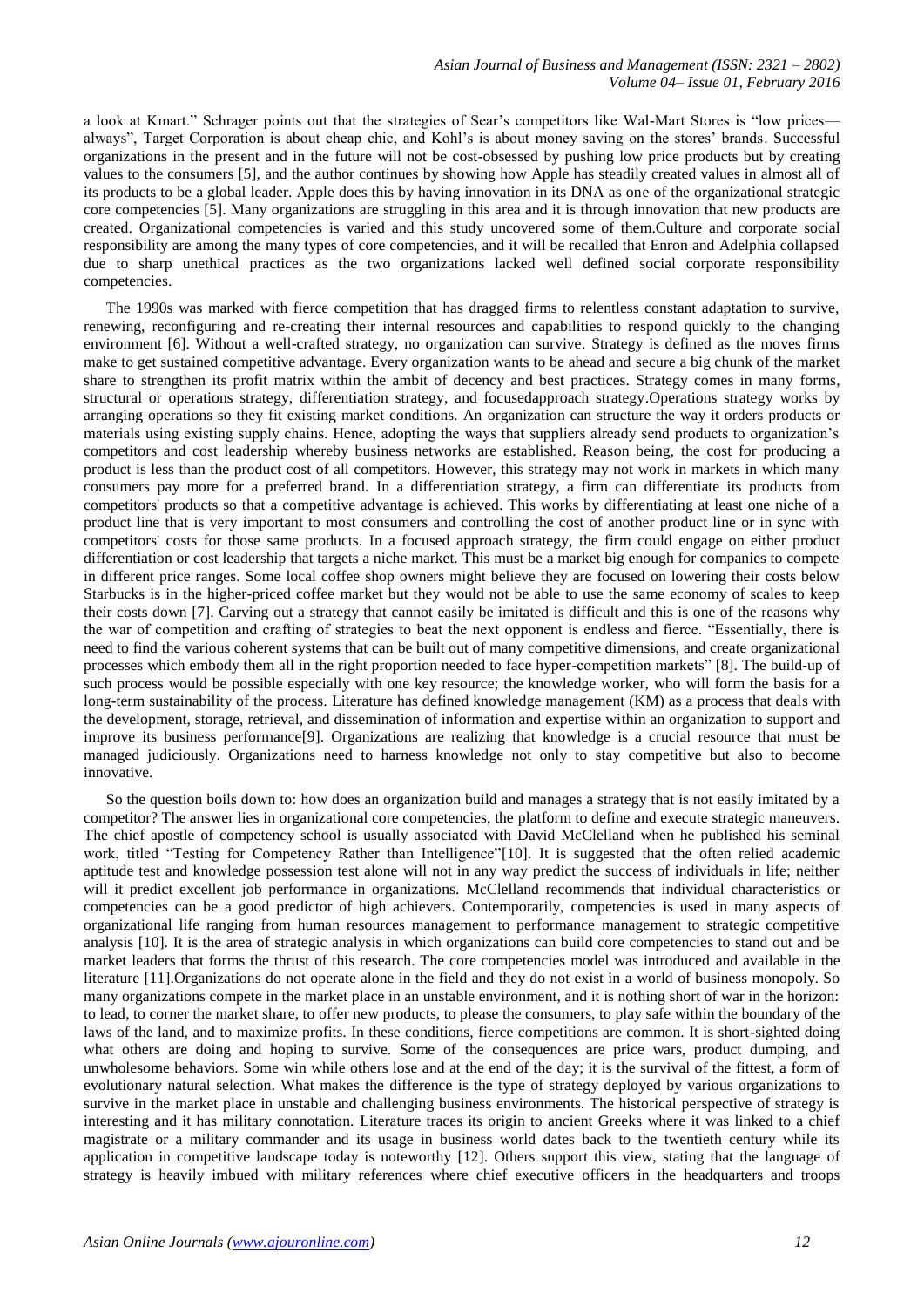commander in the front line of combat; hence strategy is all about confrontation and fighting an opponent to win in whatever is at stake [13].

World War II encouraged, among other things, the use of strategic thinking to guide management decisions and some have argued that management is not passive, but an adaptive behavior in taking actions to make the desired results come to pass [14-16]. Researchers have frowned at the attitude of economic theory that treats market as an impersonal force, beyond the taming of individual entrepreneurs and organizations, but in the time of multidivisional corporation, managing means responsibility for trying to draw the architecture of economic environment, for planning, initiating and seeing through changes in the economic environment, and pushing constantly the limitations of economic situations in the entrepreneur's freedom of actionpass [14-16]. This insight becomes the rationale behind business strategy that by constant formal planning, organizations can exert full control over market forces [12], If the environment is stable and if the future can be predicted with some level of certainty and if the consumers can be loyal without fleeting tastes, then corporate executives and managers should not devote their time worrying about how to be leaders in the global market place or to win against threatening competitors. The unarguable conclusionsuggests that change is the only constant in the matrix, and actors in the business world are always on their toes to manage change that is brought about by unannounced internal and external environmental business driver(s). It is argued that change is both the reason for and purpose of strategy; and without change in the environment, there will be no business opportunity. Change dresses itself in forms of new technologies, revolutionary outputs of honed and well managed organization's core competencies, new products, new competitors, old competitors with new strategies, new regulations, consumers' new tastes, new ways of communications, and the social media[17]. What then is strategy? From the available literature it becomes difficult to pin down one simple definition of strategy. One definition stands out wherethe author defines strategy as the moves organizations make to better achieve sustained competitive advantage [18]. These moves, according to the author, hinge on the organization's ability to comprehend its opportunities and threats that exist in the organization's external environment, and strengths and weaknesses that exist in its internal environment. Positioning the organization with respect to cost and quality of services it offers to its consumers is the domain of business strategy and understanding the external and internal environment helps the organization to decide what type of business they compete, is the domain of corporate strategy.One author [19] concludes that the use of strategy and its failures may originate from its definition. Strategy is derived from the Greek word, *strategia*, which is application of available resources to win a military war. The author also agrees with the fact that this etymological heritage generates a problem when applied to business world, as, to most managers, strategy means competition in the battle field. Since competition takes place at the offering level, most organization spend their energies in improving goods and services they offer to the consumers and this obsession on temporary success of a given offering can often mar the kind of thinking and emphasis that can lead to sustained success. When over indulged in this, the author argues, that organization is then distracted from larger questions of structure, mission and opportunity. She continues that organization should first and foremost concentrate on relating to its consumers, and not on its competitors or temporary objectives and she says, that is the heart of any real strategy [19].

In this study, the research questions was correlation-based and was used to focus the direction of this work. The purpose of this study was to investigate how strategic organizational core competencies can influence product innovation of an organization, to aid it to become a market leader. In this quantitative research, the authors propose an independent variable, core competencies, and a dependent variable, product innovation. The incorporation of these variables culminated into the research questions:How do core competencies of organizations influence strategic product innovation?

# **2. RESEARCH DESCRIPTION**

Lack of innovation is linked to the single largest reason why organizations decline [15]. In order to survive the turbulent business environments, organizations have to renew themselves to be relevant in the eyes of the consumers, to meet their needs, and to create satisfactions in them. It is an unfolding event that many organizations are not doing it, and either they lose market shares, lag behind, or wither away entirely. No individual or group of investors will put their money in any firm and allow it to vanish. The purpose of investing capital in any organization is to reap profit. Primary role of business is to make money which trickles down to benefit the employees, investors, and the larger society. It is stated that businesses provide goods and services needed by the larger society and profit is a byproduct. Business makes profits when all parts of the business machineries are working fine, and when they are not, profits will be down and many other problems may arise. If care is not taken then such businesses may vanish. Thus, it will create problems for all the stakeholders due to a variety of factors which may include poor strategy to deal with changes in the environment.Fred and Adrian in [20] gave an example of IBM, the technologicalcolossus, the most powerful corporation in the world in 1984. However, ten years later in 1994, it was fighting to exist. Microsoft also became powerful but later it was fighting a battle from the rear as it was challenged by Netscape and other emerging competitors. Google, Apple Computers, and Amazon emerged and rewrote the landscape of competition. The authors suggestthat established leaders are falling behind for two reasons:first, customers face more choices due to competition, or are better educated about the existence of better choices, and they will change loyalties if necessary. Second, more entrepreneurial minded enterprises are coming to the scene to change the rule of the game to meet customers' needs. The need for sustained winning strategy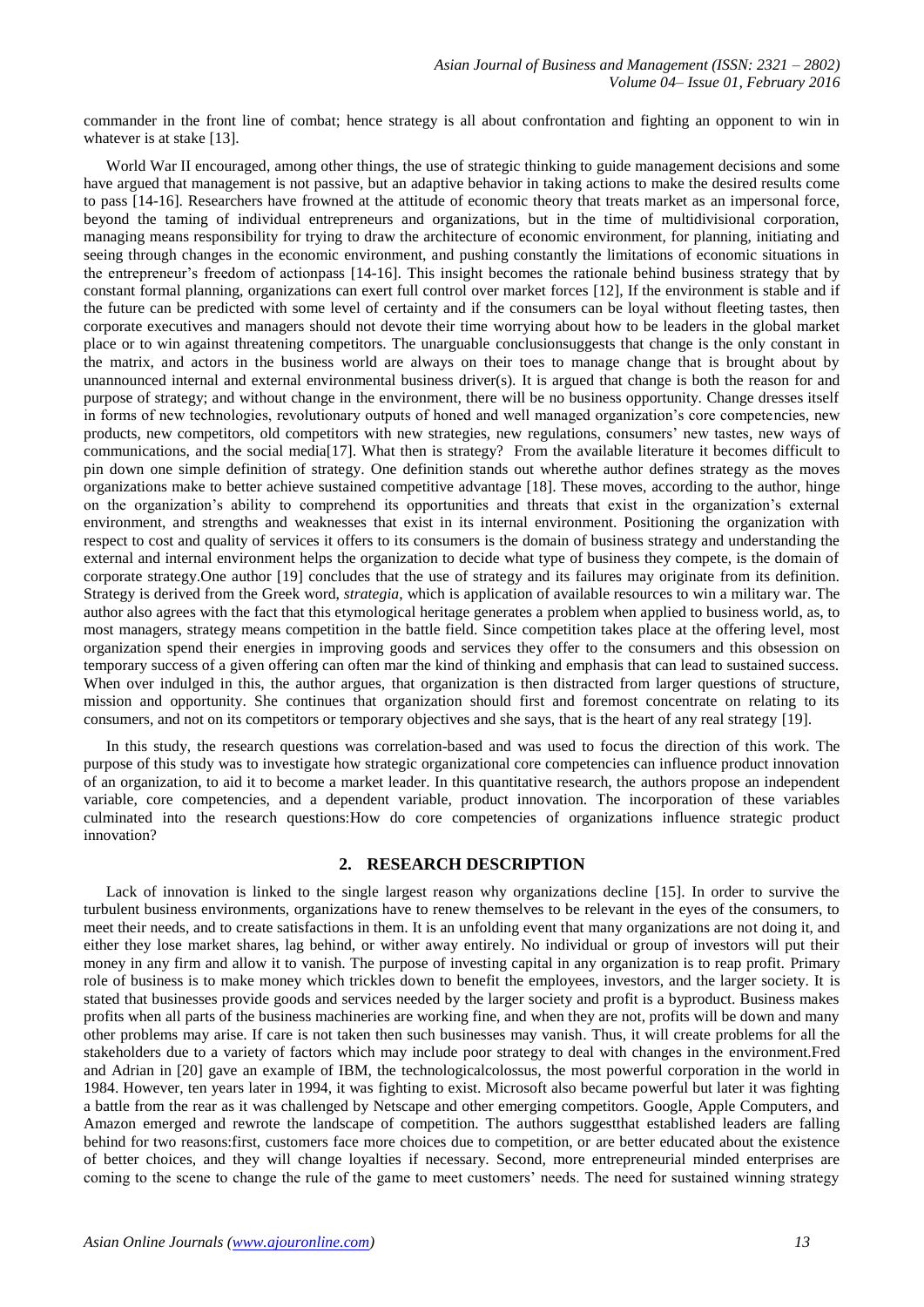has never been louder than now and there is no end to this clarion call. The authors in [20] conclude that to win the new game, and thereby capture value in the market, organizations must develop the ability to think several moves ahead of competitors and failure to play the new game carry a heavy penalty.Drucker in [15] continues that there are three important assumptions that executives should not neglect: 1) environmental assumption which gives definition to what the organization is paid for; 2) mission assumption which revolves around not only the reason why the organization exist but how the organization is making a lasting impacts in the economy and the larger society; and 3) the larger society and finally the core competencies assumption, a definitive stand of where an organization must show superior performance to maintain market leadership. Teece et al [21] support the idea of organizational renewal, constant adaptation, re-creation of resources and competencies or capabilities to match the environmental competitions. Many organizations are not even satisfied with the products they turn out to the market. The organizations compete internally with themselves as a hub of constant renewal which the Austrian economist, Schumpeter [22-23] called creative destruction.The reason for this, Drucker continues, is that an organization that tries to maintain the status quo is an organization that is beckoning disappearance or is on decline.

The purpose of this work was to conduct a quantitative research study to determine if leveraging strategic core competencies leads to innovation through new product development offerings to the consumers to become a market leader in the market. Drucker in [15]suggests that organizations that fail to innovate will diminish or lag behind and the major reasons for the existence of firms are innovations, to produce arrays of new products and to market those products to the consumers. The building and management of core competencies, encouraging individual development of competence, and strengthening competency framework to enhance organization's fortune were evaluated. Their contributions regarding organizational market leadership were the focus of this study. The resultsindicate that sustained competitive advantage can be achieved by focusing on the internal strengths and weaknesses of organizations. This includes directing organizational energies to the right competency and managing theseimportant competencies and knowledge that will be diffused into the whole organization rather than dissipating too much energies into external competitive forces which cannot be sustained for too long (Porter, 1980). Organizational Competencies takes time to build and it is not easily imitated [24]. Through survey, this study uncovered how an organization needs to deploy its strategic intents and how it should focus on the development and management of core competencies. This supports their drive to develop new products to compete in the market with a push to leadership through innovation and creativity.

## **3. RESEARCH METHODOLOGY**

This research was conducted at Transcorp International Plc., located at Victoria Island in Lagos, Lagos State; the former capital city of Nigeria and now the hub of business activities in Nigeria, in the western hemisphere of the African continent. The process used a survey method plan. The purpose of the survey was to extrapolate from sample to population using inferential statistics to make some assumptions about characteristic, attitude, or behavior of the population under investigation.The population at Transcorp International Plc was the rank and file of all workers in the organization. The targeted population was the sampled workers, male and female drawn from the larger population, who have university education and those that have, at least,Ordinary National Diploma (OND) and West African Examination Certificates (WAEC). These comprised executives, middle level managers, supervisors, and workers below the supervisors. They also include staff members, such as engineers, accountants, technicians and administrative supporting staff, who are deeply involved in the day-to-day activities in the organization to create values for the consumers. This was a good sample of the population as they are involved in making strategic decisions and planning for the organization, and carrying out the supervision and implementation of the formulated strategies for the smooth running of the overall organizational machineries. This study involved stratification of the population: stratification means that specific characteristics of individuals are represented in the sample and the sample truly shows the true proportion in the population of those individuals with certain characteristics enumerated above. Creswell [25] states that when selecting people randomly from the population, these characteristics may or may not be present in the sample to a certain degree as in the population; so stratification allows their representation.

The sample design for this study used the simple-stage sampling procedure*.* According to [25], a single-stage sampling procedure is one in which the investigator has access to the names in the population and can sample the people directly. Sampling is the process of taking part of a targeted population to represent the entire population for survey research [26]. The authors suggest that the alternative to this method of sampling is enumeration, which is counting the entire population. In this research, the intent was to distribute the survey questionnaires among executives, middle level managers, supervisors and the rest of the workers, to know how strategic organizational core competencies is managed to initiate product innovation that helps the organization become a leader in the industry in the African market landscape. Due to limited resources and financial support, it was decided that the best method to use was the random sampling method and then extrapolate the result to the entire population.According to [27], sampling technique is a method of selecting a group of subjects, called the sample, for study from an entire group, termed the population. Each individual is chosen entirely by chance and each member of the population has a possible equal chance of being included in the sample. There are benefits of using random sampling, and one of it is the likelihood of bias being reduced. Every subject here has equal chance of being chosen from the large population to form the sample size.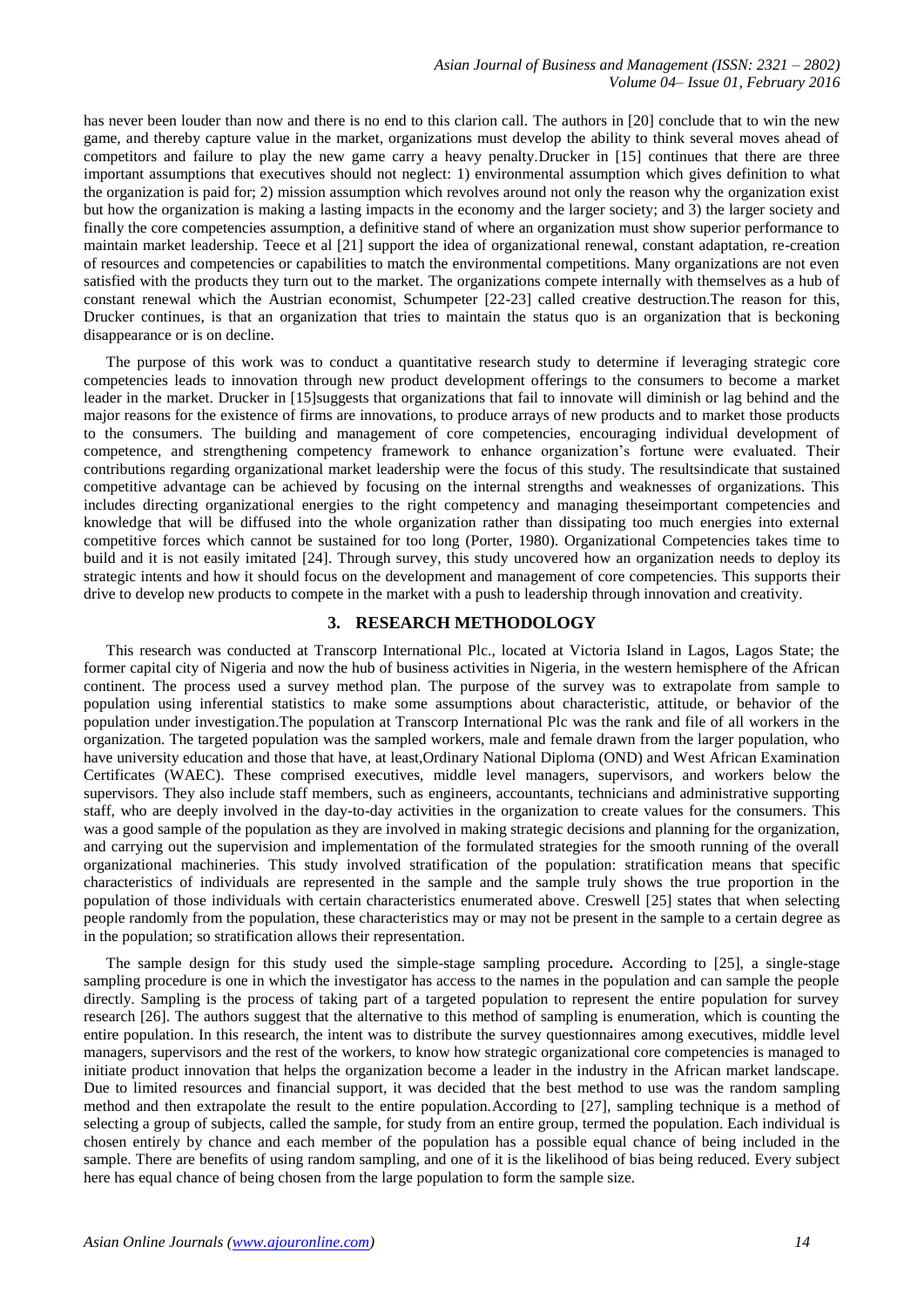Survey technique was applied via the questionnaire and the statistical significance of relationships between survey itemswere determined. Most of the questionnaires were filled in and returned.Number of participants in each group was large, a total of 200 employees made up of the executives, middle level managers, supervisors, and lower level employees in different divisions of Transcorp Plc. The questionnaires were distributed to all of the subjects or participants by mail and it was anonymous. This investigator will get them back at the end of the process within one week by express mail depending on the work schedules of the participants, but this researcher will not be there when the process will be on to avoid the possibility of bias. The survey containedquestions regarding core competencies and product innovations. The measure was based on Likert scale. This was a quantitative research project via survey process with empirical evidence that used the sample data to extrapolate to the larger population with near precision. Each stratum of the employees got three of the sets of the questionnaires to clearly get the overall picture of what was happening in the organization regarding core competencies management and development. Information was summarized on how this organization managed its intangible assets to become a market leader through product innovation. The motive for the survey was to understand whether the organization understood core competencies, its development, management and utilization for the organizational competitive advantage in product innovation during these times of evolving technology.

Alreck and Settle [26] define reliability as "The degree to which the survey results are free from error, as opposed to systemic bias, often expressed in terms of confidence levels or confidence intervals". From[27], reliability means the internal consistency of scores to items on research instrument; it stresses the importance of item response being consistence across constructs or stable over time span and whether there was consistency in test administration and scoring. Reference [28] gives explicit meaning of reliability when he traces it mundanely to simple comprehension. Reliability in this sense means dependable or trustworthy, but in a scientific research, he narrows the meaning of reliability to "repeatability" or "consistency". He continues that a measure is understood to be reliable when it gives the same result over and over again, as long as what is being measured is constant and it has to do with quality of measurement.In this study, the two variables, independent and dependent, and the relationship between the two variables was measured.Bivariate or regression analysis wasperformed. To operationalize this, this researcher measured the influence of organizational core competencies has on strategic product innovation, through a summated scale after survey process, and organizational core competencies was represented by  $x =$  independent variable while strategic product innovation was represented by  $y =$  dependent variable. The Pearson correlation coefficient  $(r)$  is the most commonly bivariate correlations technique.

$$
r = \frac{\sum_{i} (x_i - \overline{x})(y_i - \overline{y})}{\sqrt{\sum_{i} (x_i - \overline{x})^2} \sqrt{\sum_{i} (y_i - \overline{y})^2}}
$$

Or, regression Analysis, of the equation:  $Y = mx + b$ , where

 $x =$ Independent variable;

 $y =$ Dependent variable;

 $b =$ Intercept on Y axis;

 $m =$ Slope (or gradient)

Additionally, Statistical Package for Social Science (SPSS) was used for statistical analysis in this research to determine the degree of relationship between the independent and the dependentvariables.

## **4. RESULTS AND FINDINGS**

Organizational core competencies is a new segment of strategic process. Its application in the industry resolves around effective organization learning, concerted development, management and executives' support of the internal resources of the organization that will culminate in organizational innovation for new product development to take leadership of any marketplace. This study was designed to answer the research questions: How do core competencies of organizations influence strategic product innovation?The model was the relationship between the core competencies of organization as the independent variable,and product innovation as the dependent variable. Two hundred people completed the survey and it was a good response. The participants were selected randomly based on the crucial roles they play in product innovation in a typical manufacturing process of an industry. They were mainly the executives, the production engineers, the marketing workforces and the customer service and information technology personnel. Frequency distributions of participants are given in Table 1 and Table 2.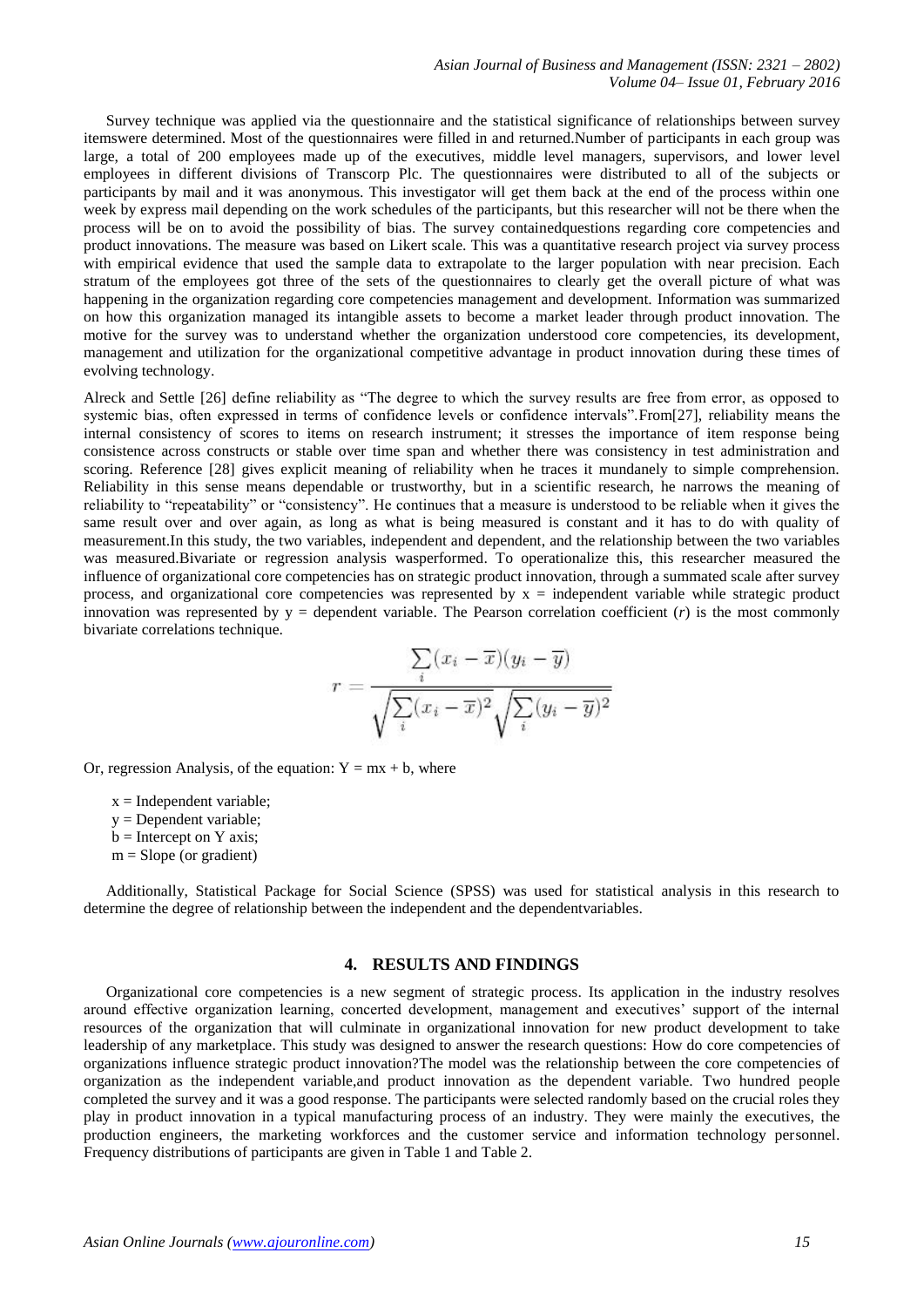|            |            | <b>Department/Sample</b> |           |                     |            |     |
|------------|------------|--------------------------|-----------|---------------------|------------|-----|
| Department | Executives | Production               | Marketing | Customer<br>Service | Technology |     |
| Population | 10         | 32                       | 20        | 20                  | 18         | 100 |

## **Table 1-** *Frequency Distribution of Respondents in Various Departments*

| Respondent                              | Ranking                   | Sample         | <b>Total Sample</b> |
|-----------------------------------------|---------------------------|----------------|---------------------|
|                                         | <b>CEO</b>                | $\mathbf{1}$   |                     |
|                                         | Deputy CEO                | 1              |                     |
| Executive                               | <b>Executive Director</b> | 8              | 10                  |
|                                         |                           |                |                     |
|                                         | Manager                   | 4              |                     |
| <b>Production Engineers</b>             | Supervisor                | 12             |                     |
|                                         | <b>Below Supervisor</b>   | 16             | 32                  |
|                                         |                           |                |                     |
|                                         | Manager                   | 2              |                     |
| Marketing personnel                     | Supervisor                | 4              |                     |
|                                         | <b>Below Supervisor</b>   | 14             | 20                  |
|                                         |                           |                |                     |
| <b>Customer Service Personnel</b>       | Manager                   | $\overline{c}$ |                     |
|                                         | Supervisor                | 3              |                     |
|                                         | <b>Below Supervisor</b>   | 15             | 20                  |
|                                         |                           |                |                     |
| <b>Information Technology Personnel</b> | Manager                   | 2              |                     |
|                                         | Supervisor                | $\overline{2}$ | 18                  |
|                                         | <b>Below Supervisor</b>   | 14             |                     |

#### **Table 2 -** *Frequency Distribution of Respondents in Rank/Position*

Likert Scale or Summated Instrument Scale was used throughout the survey. The instruments developed required participants to respond in their level of agreement or disagreement that range from 1 to 6, the questions relating to the attributes being measured [29]. It may be argued that the data generated from Likert scale should be used as ordinal values as well as interval values. For [26], the data is ordinal values but, in this research, data was used as interval vales, Likert scale had to be modified so that the listed points have equal distance between them.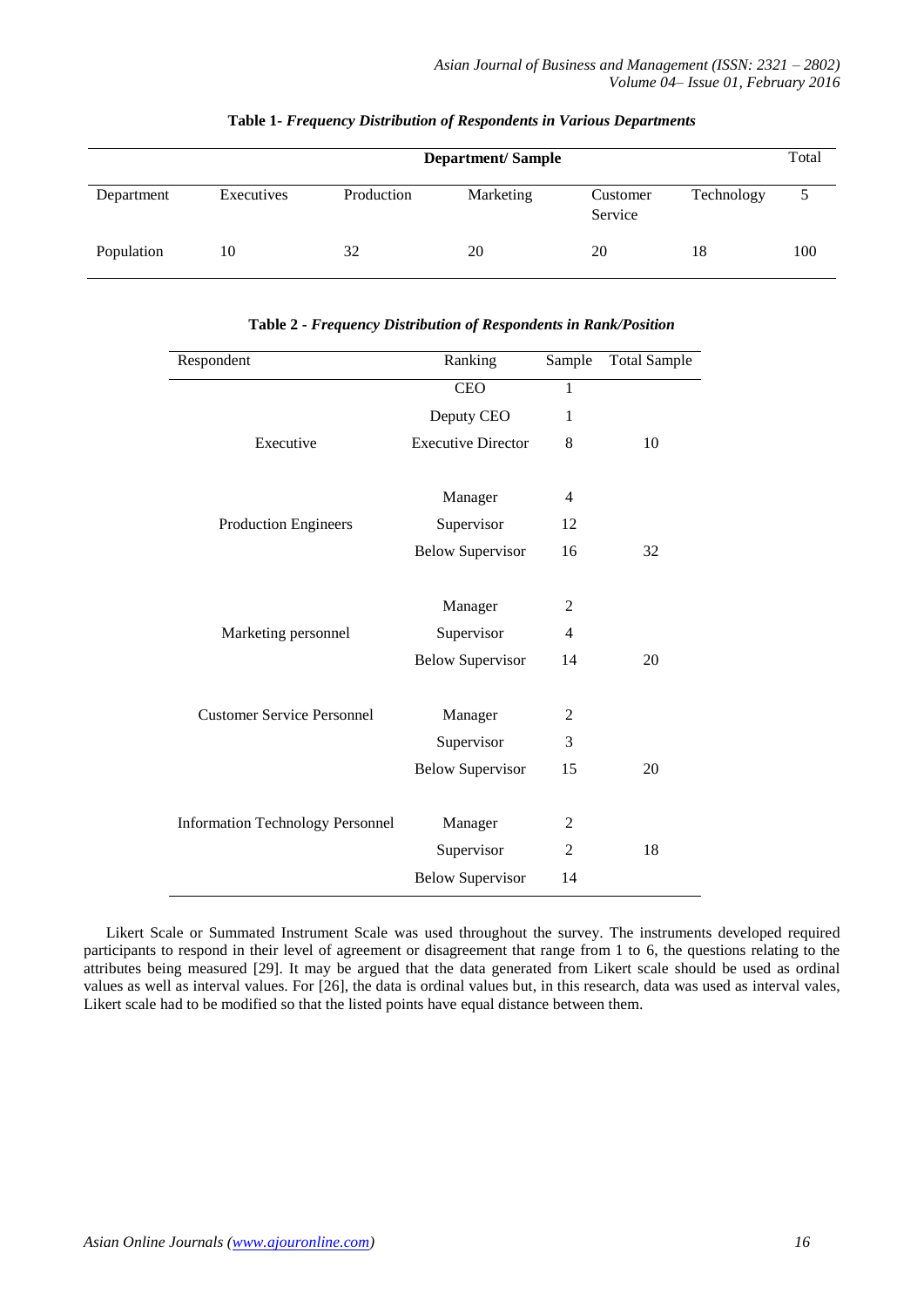

Normal P-P Plot of Regression Standardized Residual

**Figure 1 –***Normal P-P Plot of Standard Residual in the Regression Analysis*

Data analysis is the process of the application of the arrays of statistical tests and methods in a specific progressive steps with the aim of examining a dataset [30]. In order to test the research, each variable cited was evaluated by averaging the answers to the questions posed for measuring that variable. Probability of type I error,  $\alpha$ , in testing all hypotheses was 0.05. The result of reliability analysis, based on the acquired data, was analyzed. The Cronbach alpha measure for this survey turned out to be 0.798, which is moderate strong. All reliability and data analysis in this research utilized the Statistical Package for Social Sciences (SPSS). To determine to result of this research, a regression analysis was done in which organizational core competencies was the independent variable, and product innovation was the dependent variable. The results of this regression is shown in Figure 1.

Normal P-P plot of Figure 1 resembles the straight line connecting (0,0) and (1,1) very well, indicating that normality assumption of residuals is met. The p value of the F statistic of the test is almost 0, indicating significance of regression. The right tailed p value of coefficient of core competencies in the regression model is almost 0, indicating that core competencies positively influences the dependent variable. Furthermore, the adjusted  $R^2$  of the test indicated 98% of variations of product innovation are explained by core competencies. This is very high explanation of variations of the dependent variable by the independent variable in regression model. Dependence of product innovation on core competencies is represented by the following equation.

# product innovtion =  $-1.589 + 1.293 \times$  (core competencies) +  $\varepsilon$  (Error)

Based on this regression analysis this concludes that organizational core competencies has positive effect on motivation for product development in manufacturing enterprises. Furthermore, in this research, the reliability of the survey questionnaires gave strength to the research and this was evident from the analysis of the Cronbach's alpha. Cronbach's alpha is the index of reliability. Validity and reliability are the two primordial factors in the evaluation of a measurement instrument. Since validity is concerned with the extent to which instrument evaluates what it is intended to measure, reliability is saddled with the ability of an instrument to measure items consistently. In this research, the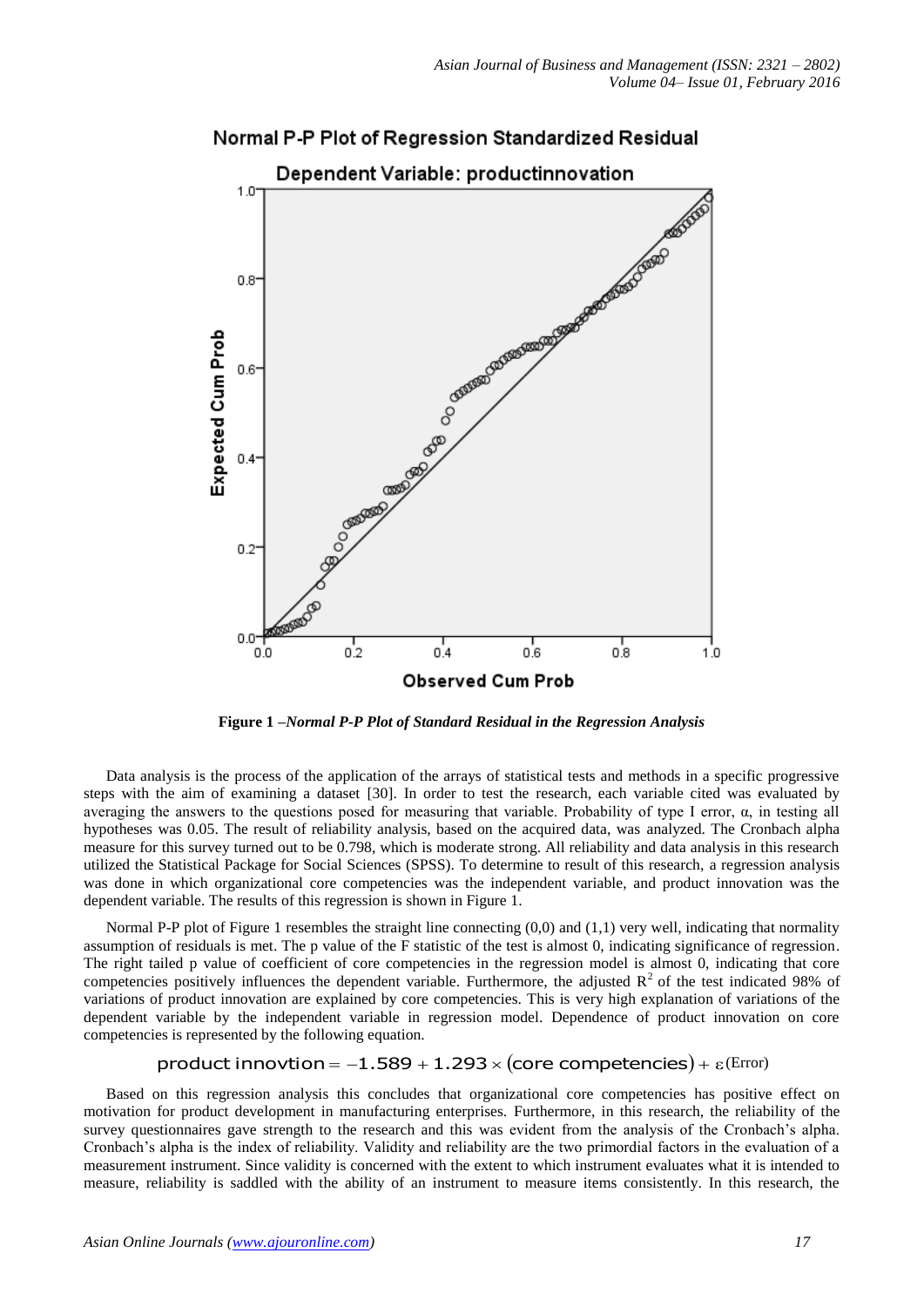measurement of reliability of an instrument is connoted with the coefficient of Cronbach's alpha.In this study, the Cronbach's alpha Coefficient came out to be 0.798, which is moderately strong. For the strategic product innovation, the Cronbach's Coefficient alpha was 0.909, which indicates a robust reliability. This demonstrates the internal consistencies of the questionnaires on organizational core competencies and on strategic product innovation. These met the required academic rigors. In all the analysis in this study, the probability of type 1 error,  $\alpha$  is 0.05 (p. value). Regression analysis was done to test the hypothesis for all questions. Generally, it is assumed that the error term  $\epsilon$  in the liner regression model is independent of x, and is normally distributed, with zero mean and constant variance. In this situation, the researcher can decide where there is any significant relationship between the independent variable x and dependent variable y by testing the hypothesis that  $\beta = 0$ .

From the statistical analysis, the evidence gathered through the hypothesis testing concluded that the organizational core competencies has positive effect on motivation for product development in manufacturing enterprises. The adjusted  $\mathbb{R}^2$  rather than the  $\mathbb{R}^2$  is the most important in the standard error of the regression. These are the unbiased estimators of the deviation from the regression line where n is the number of sample size and k is the number of independent variables. Adjusted  $R^2$  bears the same relation to the standard of error of the regression that  $R^2$  bears to the standard deviation of the errors [31].In the analysis testing of this study, the normality of the assumption of the residuals is met, the p value of the f statistic almost 0, showing significant regression and the right tailed p value of core competencies in the regression was almost 0, indicating core competencies positively influences the dependent variable, product innovation. Furthermore, the adjusted  $R^2$  of the test shows 98% of variations of product innovation which is explained by organizational core competencies.

# **5. CONCLUSIONS AND RECOMMENDATIONS**

Irrespective of the size and shape, strategy is the life blood of any organization. Modern business strategy is a field of study and practice that emerged in 1960, but before then, the word strategy and competition never appeared in any prominent management literature [32]. It seems that strategy is a concept in which academics and practitioners rarely agreed on a single definition. Chandler [33] defines strategy as the determination of the basic long-tern goals of an enterprise, and the adoption of courses of action and the allocation of resources necessary for carrying out these goals. Porter [34-35] defines strategy as the broad formula for an enterprise that plans to compete in the market, what its goals should be, and what policies will be needed to execute these goals; a combination of the ends (goals) for which the enterprise is striving, and the means (policies) by which the firm is seeking to arrive there. Mintzberg et al in [36]define strategy as follows:

- As a plan. A directed course of action to achieve an interned set of goals; similar to strategic planning.
- As pattern. A consistent pattern of past behavior, with a strategy, realized over time rather than planned or intended. If the realized pattern was different from the intent, it is called emergent.
- As position, Locating brands, products, or companies within the market, based on the conceptual framework of consumers or the stakeholders; a strategy determined primarily by factors outside the firm,
- As a ploy. A specific maneuver intended to outwit the competitor.
- As a perspective. Executing strategy based on a theory of business or natural extension of the mind or ideological perspective of the organization.

The main focus of this research is tounderstand the influence of organizational core competencies on strategic product innovation in a manufacturing enterprise. The leveraging of core competencies by any organization is a branch of strategy made popular by Prahalad and Hamel [11] in their seminal work: "The core competencies of a corporation". The importance of this research is clarifiedwhen one takes a short review of the strategic tool;Strengths, Weaknesses, Opportunities and Threats (SWOT) analysis. This is a strategic tool that deals with the dynamics inside and outside the organization. The Strengths and Weaknesses (SW) deal with what the organization can control and the Opportunities and Threats (OT) deal with what the organization cannot control; it lies outside the organization's power.This paperpresents the SW dynamics which contains, among other things, the human resources, plant and machineries, tangible assets and the knowledge, skills and the competencies. The essence of strategy is winning and producing products that can beat the competitors in the marketplace and be a value-add to the consumers.

The analysis of the Cronbach's alpha showed strong and robust reliability and the implication was that the survey questionnaires were constructed with internal consistency. They were reliable and valid. The adjusted  $\mathbb{R}^2$  of the test showed 98% of variations of product innovation are explained by organizational core competencies, meaning that organizational core competencies have an influence on product innovation. The explanation of this phenomenon is that when the corporate leaders show support to their members of staff, the organizational core competencies management will proceed without a hitch and the whole organization stands to gain. The adjusted  $R<sup>2</sup>$  measured in the regression model in this research was high, in proximity of 95%. This does not occur very often in regression analyses that incorporate data which is based on real events. The reason for high explanation of the dependent variable by the independent variable in this work may be due to mainly perceptual nature of the variables. Strategy that does not call for diagnosis, guiding policy and action, may be lacking some modicum of substance[37-39]. Strategy is all about action, but organization has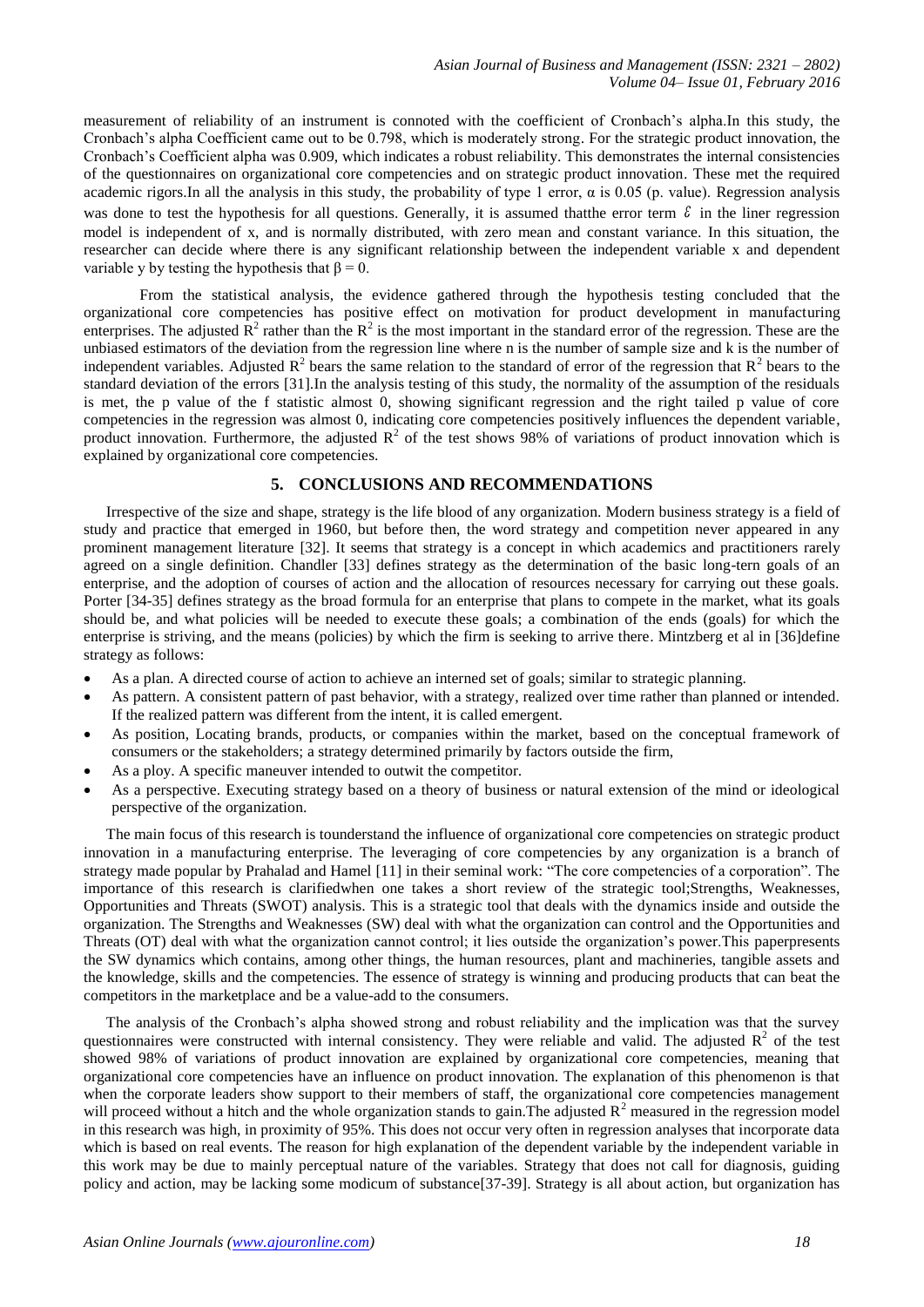to find out the problems in order to direct the needed action, and there must be rules and policies on ground to follow in tackling the problem confronting the organization. The findings of this study confirm the importance of organizational core competencies in organizational prosperity and progress.The highpoints as a summation are that data analysis and results support the followings:

- 1. The positive effect of organizational core competencies on strategic product innovation.
- 2. These results lend robust credence to the positive outcome of this research objective that core competencies of organization influences strategic product innovation in the manufacturing segment of Transcorp Plc., Lagos, Nigeria, Africa.
- 3. This study is conclusive with SWOT analysis as a strategic tool.
- 4. Organizational core competencies is the intangible asset of any organization that can truly give a sustained competitive advantage and differentiation of firms that any executive can put in place in the long run.
- 5. A well-crafted purpose or mission is essential for defining a strategy, which is an articulated diagnosis of organizational challenges, with a guiding policy to tackle the organizational problems.

In conclusion, organizational core competencies is the intangible assets of an organization, and productinnovationscreate the competitive advantage for any organization. This research concludes that organizational core competencies positively influence strategic product innovation; hence, these intangible assets of an organization have enhancing influence on organizational competitive advantage.

#### **6. FURTHER RESEARCH OPPORTUNITIES**

The context of this research was in a relatively small manufacturing organization. Further researcher is suggested in an advanced economy where competition and customer behaviors are robust.A different research design may be chosen using quantitative and qualitative parameters that will incorporate interviews. Innovative products in an organization may be observed to determine the correlation between the theoretical results and the practical evidence of the products produced. Another possible area of research is to determine the correlation between organizational learning and organizational core competencies development and management. Studies could also be conducted in public enterprise in developed nations to see if core competencies have any bearing on effective service performances.

#### **7. BIBLIOGRAPHY**

- [1] Walmsley, A. (2008). Lack of strategy is tactical error. Journal of Marketing, 14.
- [2] Brydson, D. (2014). Strategic and tactical planning: Understanding the difference. Retrieved from [http://smallbizlink.monster.com/training/articles/855-strategy-and-tacrical-planning-](http://smallbizlink.monster.com/training/articles/855-strategy-and-tacrical-planning-%09understanding-the) understanding-the-difference
- [3] Haid, M; Schroeder-Saulnier, D; Sims, J. & Wang, H. (2010). Organizational effectiveness: discovering how to make it happen. Right Management, Philadelphia: PA.
- [4] Chandler, S. (2002). Sears CEO criticized for lack of growth strategy. Knight Ridder Tribune Business news, Washington. Retrieved from ProQuest database.
- [5] Hamel, G. (2011). What matters now? Jossy-Bass Business, San Francisco: CA.
- [6] Wang, C. L. & Ahmed, P. K. (2007). Dynamic capabilities: a review and research agenda. The *International Journal of Management Reviews*, 991), 31-51.
- [7] Bianca, A. (2014). Different types of business strategies. Retrieved from, <http://yourbusiness.azcentral.com/different-types-strategies-business-1348.html>
- [8] Stephane, G. (1999). Resource-based competition and the new operations strategy*. International Journal of Operations & Production management,* 19 (2), 125-138.
- [9] Gupta, B.; Iyer, L. S. &. Aronson, J. E. (2000). Knowledge management: practices and challenges. *Industrial Management & Data Systems*, V.100 (1), pp.17 – 21
- [10] Rodriguez, D., Patel, R., Bright, A. & Gregory, D. (2002). Developing competency model to promote integrated human resources practices. *Human Resources Management*, 41(3), 309-324.
- [11] Prahalad, C. K. & Hamel, G. (1990). The core competence of the corporation. *Harvard Business Review,* 68(3), 79- 93.
- [12] Pankaj, G. (2002). Composition and business strategy in historical perspective. *Business History review,* 76 (1), 37- 74.
- [13] Kim, W. C. & Mauborgne, R. (2005). Blue Ocean strategy. How to create uncontested market space and make the competition irrelevant. Harvard Business School Press, Boston, Massachusetts.
- [14] Drucker, P. F. (1993). Post-Capitalism Society. Harper Business, New York: NY.
- [15] Drucker, P. F. (1985). Management (Rev. Ed.). Harper Collins Publishers. New York: NY.
- [16] Drucker, P. F. (2006). The practice of management (First Collins Edition). Collins Publishers. New York: NY.
- [17] Fahey, L. 7 Randall, R. M. (2001). Portable MBA in strategy (2<sup>nd</sup>.ed.). John Wiley & Sons, Inc. New York: NY
- [18] Marcus, A. A. (2011). Management strategy: Achieving sustained competitive advantage (2<sup>nd</sup> Ed.). McGraw-Hill Publishing Company, New York: NY.
- [19] Mitreanu, C. (2006). Is strategy a bad word? MIT Sloan Management Review. 47 (2).